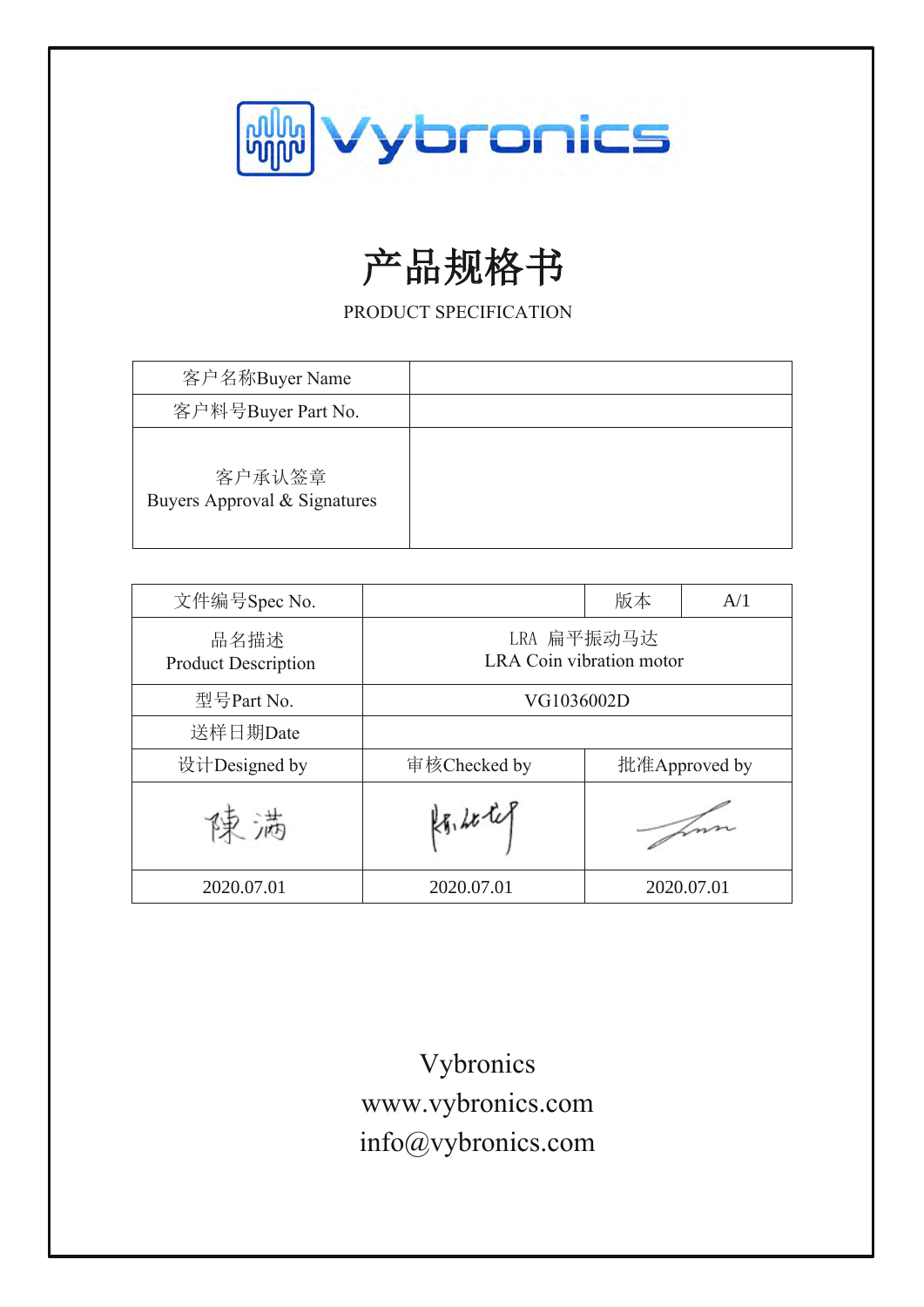# **CONTENTS**

- **1. Scope**
- **2. Standard Operating Condition**
- **3. Measurement environment conditions**
- **4. Product Characteristics**
- **5. Acceleration Testing Methods**
- **6. Reliability Test Conditions**
- **7. Cautions**
- **8. Drawing**
- **9. Change Records**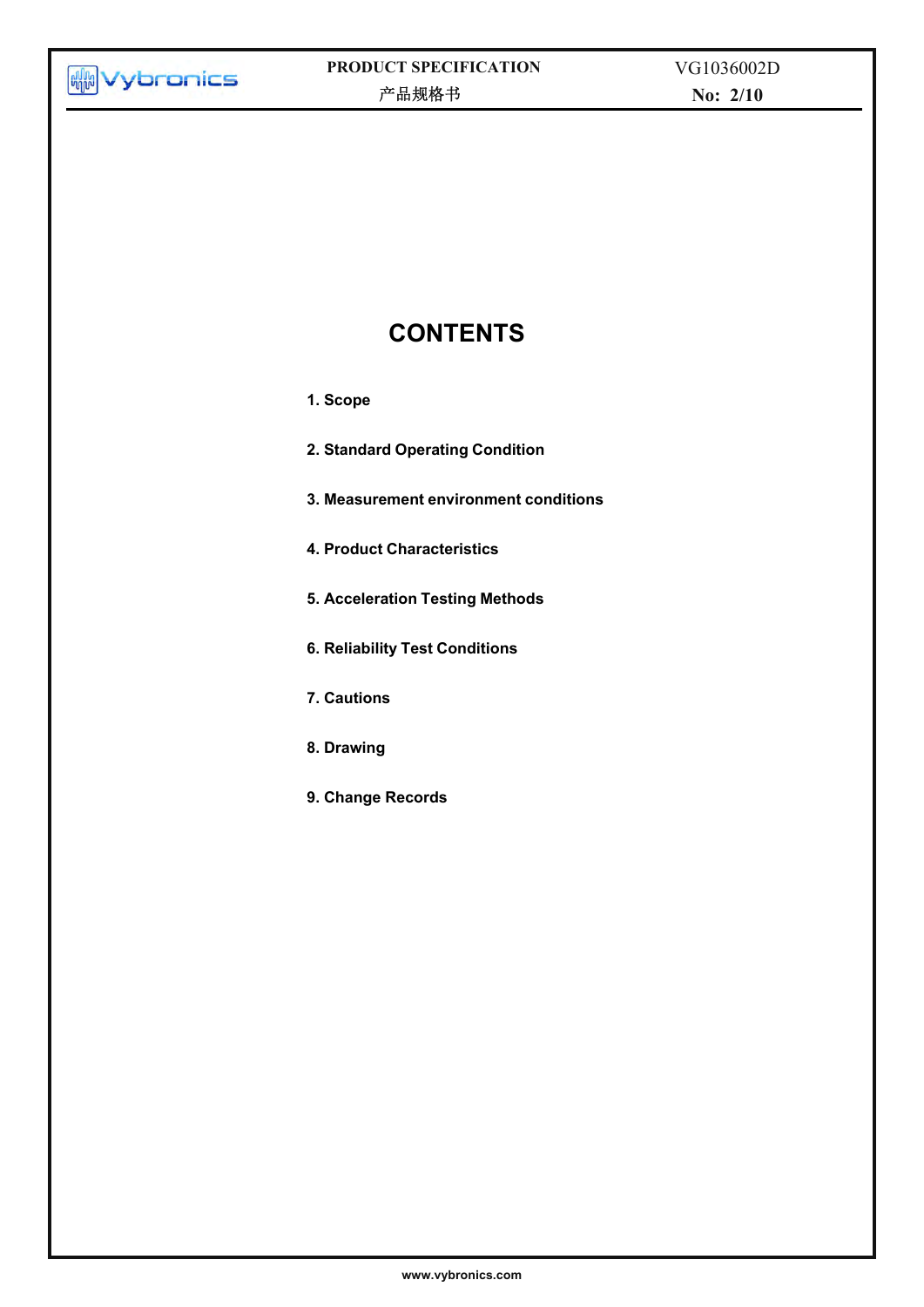

#### **1. Scope**

**These specification are applied to VG1036002D Linear vibrator to be used for cellular and PDA phone, manufactured by Vybronics.**

#### **2. Standard Operating Condition**

| <b>NO</b> | <b>ITEM</b>               | <b>SPECIFICATION</b>                           |
|-----------|---------------------------|------------------------------------------------|
| $2 - 1$   | Working temperature range | $-25^{\circ}\text{C} \sim +70^{\circ}\text{C}$ |
| $2 - 2$   | Storage temperature range | -40 ℃ ~ +85 ℃                                  |

#### **3. Measurement Environment Conditions**

| <b>NO</b> | <b>ITEM</b>                    | <b>SPECIFICATION</b>             |
|-----------|--------------------------------|----------------------------------|
| $3 - 1$   | Temperature                    | $20^{\circ}C \pm 3^{\circ}C$     |
| $3-2$     | Humidity                       | 65%RH ± 20%RH                    |
| $3-3$     | <b>Rated voltage</b>           | 2.0 Vrms AC(Sine wave)<br>6 VP-P |
| $3-4$     | <b>Operating Voltage Range</b> | $0 - 2.05$ Vrms                  |
| $3-5$     | <b>Rated Frequency</b>         | 175 Hz                           |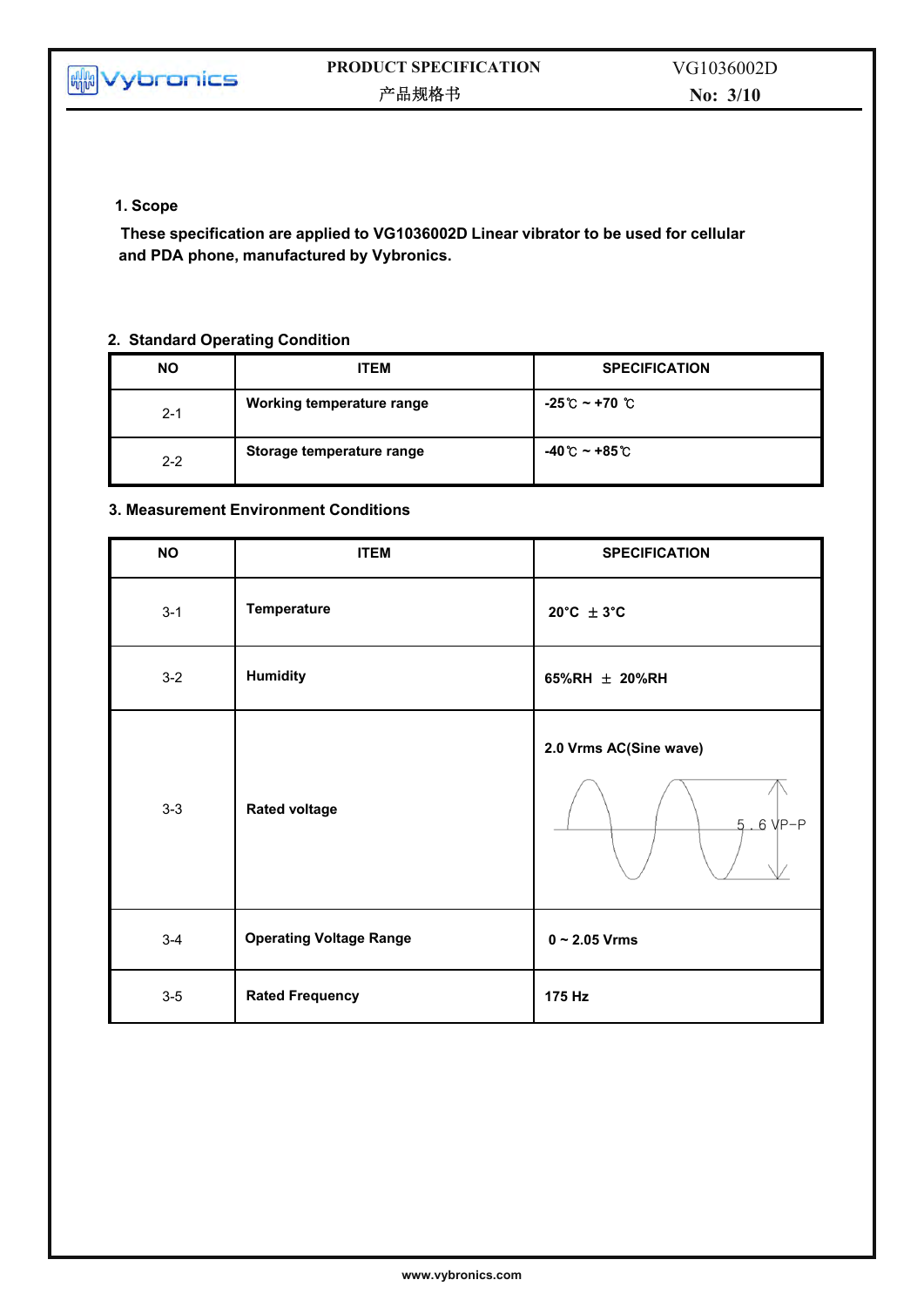

#### **4. Product Characteristics**

| No.         | <b>ITEM</b>                                | <b>Specification</b>               | <b>Measuring condition</b>                                            |  |
|-------------|--------------------------------------------|------------------------------------|-----------------------------------------------------------------------|--|
| $4 - 1$     | <b>Resistance</b>                          | 27 Ohm +/- 5                       | Standard Test Condition                                               |  |
| $4 - 2$     | <b>Rated current</b>                       | 90 mArms Max                       | Input source :<br>2.0Vrms AC, Sinewave, 175HZ                         |  |
| $4 - 3$     | <b>Acceleration</b>                        | $1.5 + 0.3$ Grms                   | Input source :<br>2.0Vrms AC, Sinewave, 175Hz                         |  |
| $4 - 4$     | <b>Frequency</b><br><b>Characteristics</b> | Refer to the frequency<br>spectrum | <b>Standard Test Condition</b>                                        |  |
| $4 - 5$     | <b>Dimension</b>                           | Refer to outline drawing           | <b>Standard Test Condition</b>                                        |  |
| $4-6$       | Weight                                     | $2.0 +/- 0.1$ gram                 | Standard Test Condition                                               |  |
| $4 - 7$     | <b>Noise</b>                               | Max 50dBA                          | 10cm distance from microphone,<br>Input Voltage: 2.0Vrms AC, Sinewave |  |
| $4 - 7 - 1$ | Noise by mechanical<br>touch               | Max 35dBA                          | Test: LVIT-201H<br>(2.0Vrms AC, Sinewave)                             |  |
| $4 - 8$     | <b>Ringing</b>                             | Max 0.4 Grms                       | 0.2Vrms AC, Sinewave<br>(Frequency sweep)                             |  |
| $4 - 9$     | <b>Insulation resistance</b>               | Min 10M Ohm                        | 100V DC input, between Case ~ Terminal                                |  |
| $4 - 10$    | <b>Rising Time</b>                         | Max 55mS                           | Input source :<br>2.0Vrms AC, Sinewave, 175HZ                         |  |
| $4 - 11$    | <b>Falling Time</b>                        | Max 200mS                          | Input source :<br>2.0Vrms AC, Sinewave, 175HZ                         |  |



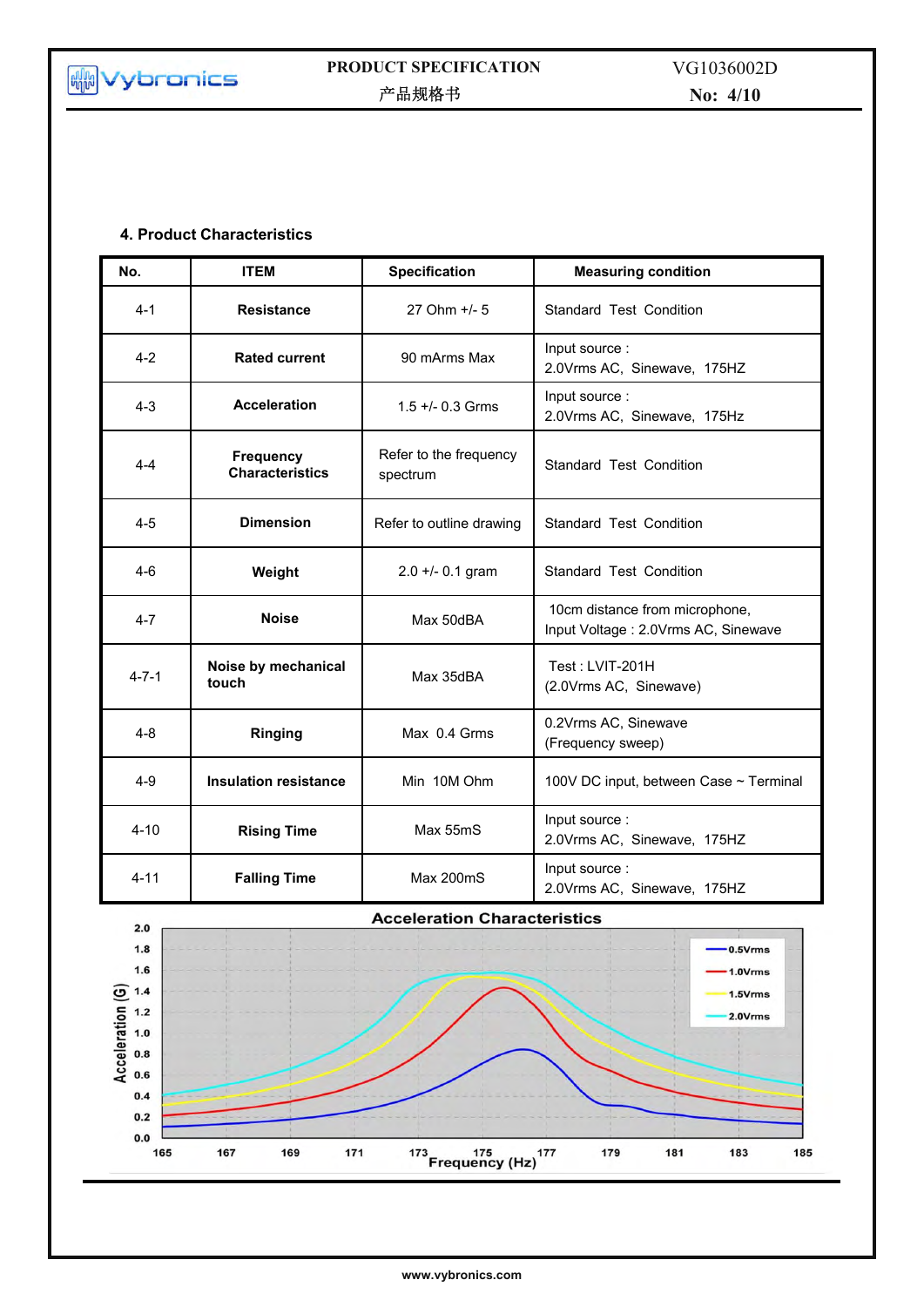

**- Also, Accelerometer should be mounted to measure Y-direction vibration on Dummy Fixture**

#### **5.2) Dummy fixture position**

- **15mm\*105mm plane of Dummy fixture should be located on sponge**
- **At measurement of acceleration, Dummy fixture should be stabilized**
- **5.3) Measurement of Acceleration**
	- **Acceleration of Linear Vibrator should be measured 2~3 second later when source inputted (2.0Vrms AC, sinewave)**
	- **For the precise measurement, Acceleration of Linear vibrator should take average data from 3 times repeating.**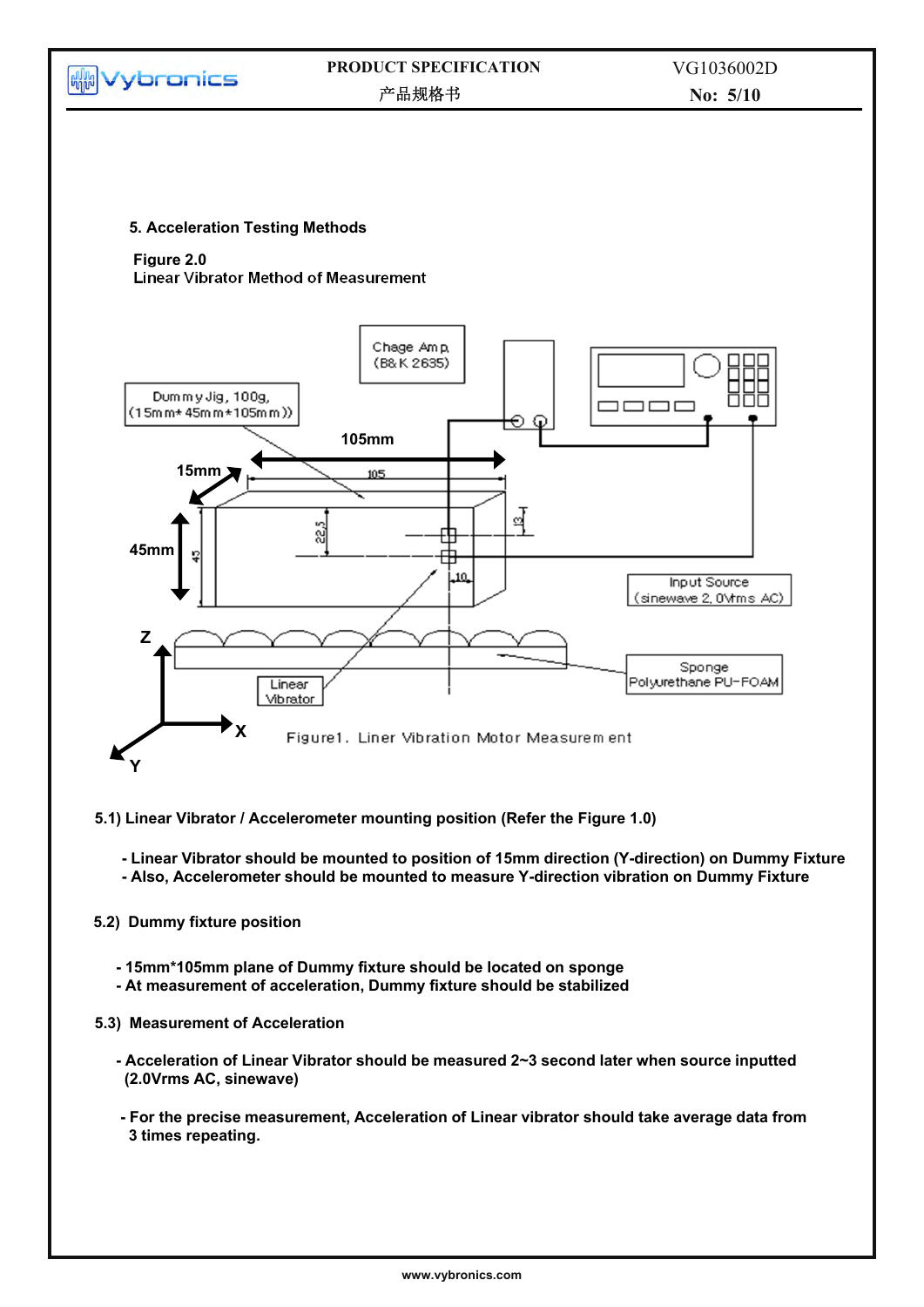

#### **6. Reliability test conditions**

| <b>No</b> | <b>Items</b>                                                            | <b>Specification</b>                                                                                                                                                                                                     | Judgement                                                            |
|-----------|-------------------------------------------------------------------------|--------------------------------------------------------------------------------------------------------------------------------------------------------------------------------------------------------------------------|----------------------------------------------------------------------|
| $6 - 1$   | <b>High temperature</b><br><b>Storage test</b>                          | +70°C, 168, After test, the Vibrator should be<br>measured after room-temperature storage for<br>4Hrs.<br>Sample quantity: 4 pcs                                                                                         | Acceleration variation :<br>$\pm 30\%$<br>Rated current: 90mA Max    |
| $6 - 2$   | Low temperature<br><b>Storage test</b>                                  | -30°C, 168, After test, the vibrator should be<br>measured after room-temperature storage for 4hrs.<br>Sample quantity: 4 pcs                                                                                            | Acceleration variation:<br>$\pm 30\%$<br>Rated current: 90mA Max     |
| $6-3$     | High/Low<br><b>Temperature</b><br><b>Humidity cycle</b><br>storage test | -40°C ~ 80°C / 85% humidity, Total 6cycles<br>Sample quantity : 4 pcs<br>One cycle<br>80°C,85%RH<br>25°C,50%RH<br>$-40^{\circ}$ C<br>3hr Time<br>6hr<br>6hr<br>6hr<br>3hr                                                | Acceleration variation :<br>$\pm 30\%$<br>Rated current: 90mA Max    |
| $6-4$     | <b>Thermal shock</b><br><b>Resistance test</b>                          | $-40^{\circ}$ C ~ 80°C in each of 30Min(1cycle), Total<br>50cycles. Transition is 5minutes max. After the<br>test, the vibrator should be measured after room-<br>temperature storage for 4Hrs.<br>Sample quantity: 4pcs | Acceleration variation :<br>$\pm 30\%$<br>Rated current: 90mA<br>Max |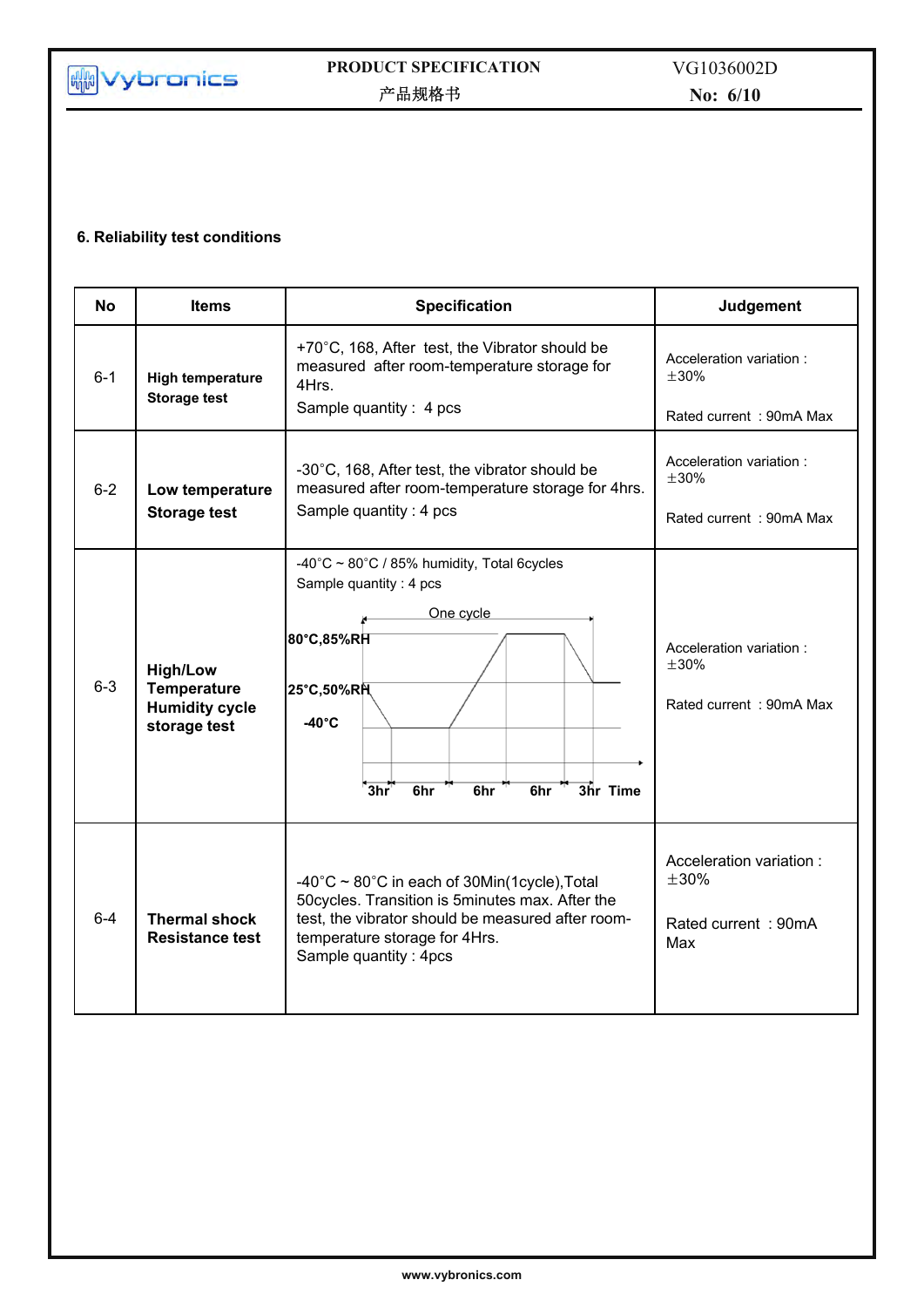

#### **6. Reliability test conditions**

| <b>No</b> | <b>Items</b>                                            | <b>Specification</b>                                                                                                                                                                                                                 | Judgement                                                         |
|-----------|---------------------------------------------------------|--------------------------------------------------------------------------------------------------------------------------------------------------------------------------------------------------------------------------------------|-------------------------------------------------------------------|
| $6-5$     | Room<br><b>Temperature life</b><br>test                 | Operation at rated Input voltage(2.0Vrms AC, Sinewave),<br>Input Frequency(175Hz) for<br>1,000,000cycle,On(2sec)/Off(1sec)                                                                                                           | Acceleration variation:<br>±30%<br>Rated current: 90mA Max        |
| $6-6$     | Low<br><b>Temperature</b><br>Life test                  | -20°C, Operation at rated Input voltage(2.0Vrms<br>AC, Sinewave), Input Frequency(175Hz) for<br>53,000cycles, 2.5sec On/Off. Check cycle:<br>20,000cycles, Continue test to 300,000 cycles,<br>Sample Quantity: 10pcs                | Acceleration variation:<br>$\pm 30\%$<br>Rated current: 90mA Max  |
| $6 - 7$   | High<br><b>Temperature</b><br><b>Humidity life test</b> | +60°C, 95% humidity, Operation at rated Input voltage<br>(2.0Vrms AC, Sinewave), Input Frequency(175Hz) for<br>53,000cycles, 2.5sec on/off. Check cycle:<br>20,000cycles, Continue test to 300,0000 cycles,<br>Sample Quantity: 4pcs | Acceleration variation:<br>±30%<br>Rated current: 90mA Max        |
| $6 - 8$   | <b>H2S Corrosion</b><br><b>Resistance</b>               | +40 $\pm$ 2°C, 80% humidity, Concentration : 3 $\pm$ 1ppm<br>Test Duration time: 24hours<br>Sample Quantity: 4pcs                                                                                                                    | Acceleration variation:<br>$\pm 30\%$<br>Rated current: 90mA Max  |
| $6-9$     | Non operating<br><b>Random</b><br><b>Vibration test</b> | Non-operating Random Vibration<br>3 axes, 10 minutes per axis, 6.06Grms<br>Frequency(Hz)<br>20<br>80<br>350<br>2000<br>Sample Quantity: 4pcs                                                                                         | Acceleration variation :<br>$\pm 30\%$<br>Rated current: 90mA Max |
| $6 - 10$  | Free fall drop<br>test                                  | The Vibration that is attached to a 100gram dummy<br>fixture is dropped to a steel floor from 150cm in height,<br>Direction $\pm X$ , $\pm Y$ , $\pm Z$ (Total 6 faces)<br>Each face 3 times, Sample Quantity: 4pcs                  | Acceleration variation:<br>$\pm 30\%$<br>Rated current: 90mA Max  |
| $6 - 11$  | <b>Vibration Grms</b><br><b>Force test</b>              | Fixture Material: ABS(D=1.17~1.23 g/cm3), Fixture<br>Weight: $100 \pm 5\%$ g Fixture Dimension: 44mm length<br>Sample Quantity: 4pcs<br>Cubic                                                                                        |                                                                   |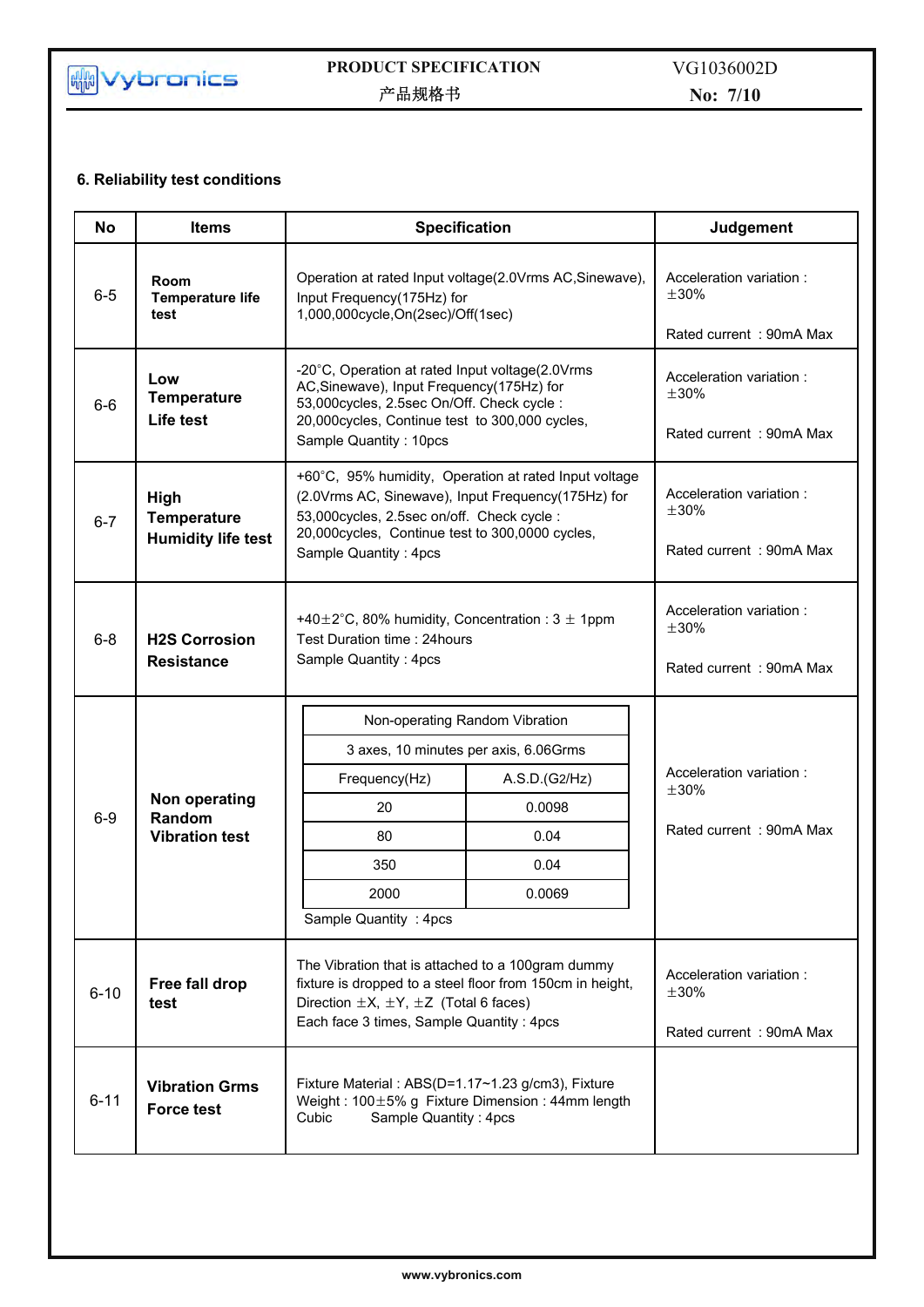

#### 7. **Cautions**

(1) Allowable range for use

Unless it is used in accordance with the specifications, the performance and life may be considerably reduced. Due attention should be paid to voltage and current ranges for use.

(2) Storage

Avoid storing in high temperature, high humidity or corrosive gas environment.

(3) Handling of motor

To handle the motor, hold the motor case softly.

Do not bring a magnetized object near or into contact with the surface because there is a fear of performance being deteriorated.

Due attention must be paid to the handling and working environments because such objects.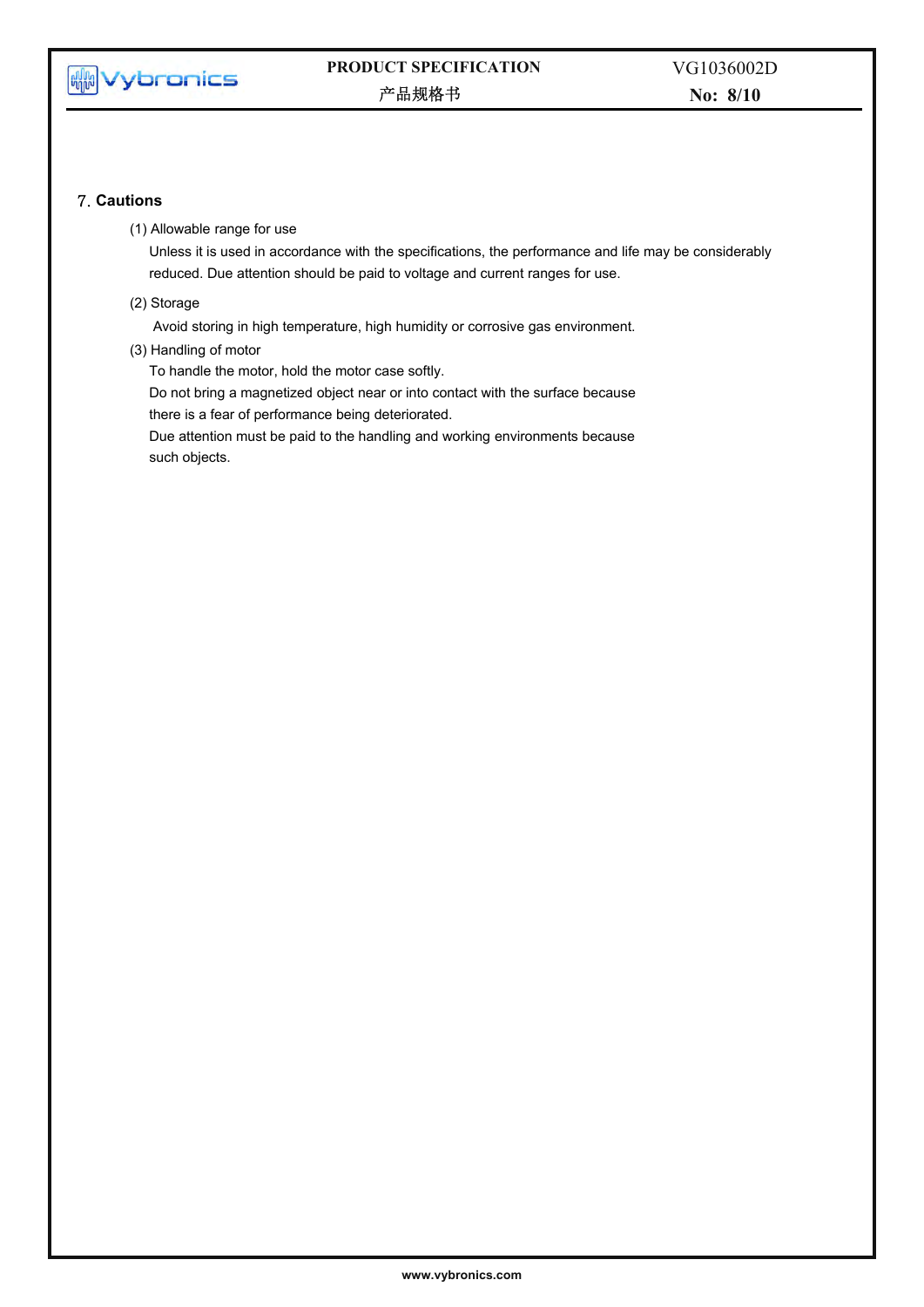

**PRODUCT SPECIFICATION** 

# VG1036002D